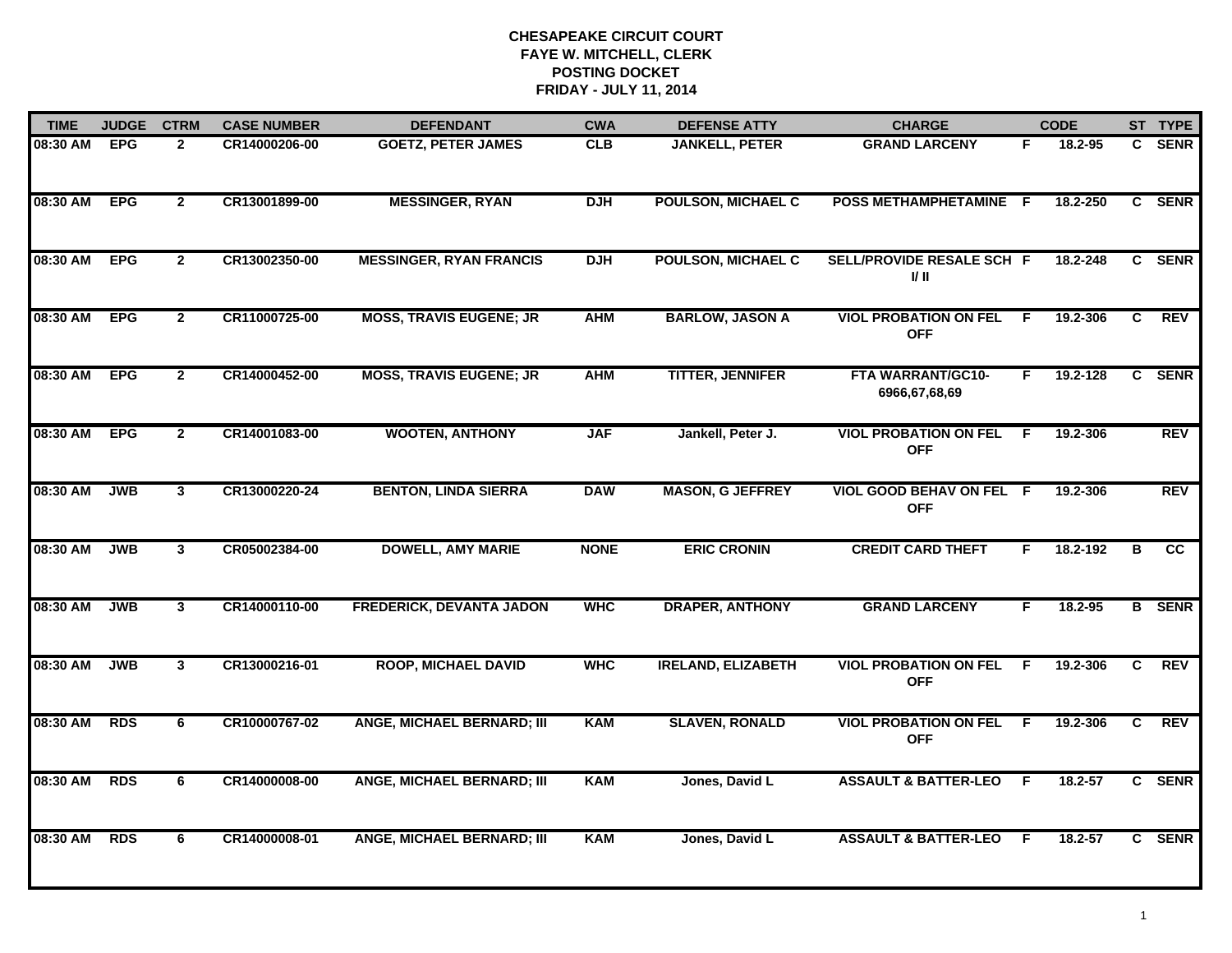| <b>TIME</b> | <b>JUDGE</b> | <b>CTRM</b>             | <b>CASE NUMBER</b> | <b>DEFENDANT</b>                    | <b>CWA</b> | <b>DEFENSE ATTY</b>       | <b>CHARGE</b>                                   |     | <b>CODE</b>       |                | ST TYPE       |
|-------------|--------------|-------------------------|--------------------|-------------------------------------|------------|---------------------------|-------------------------------------------------|-----|-------------------|----------------|---------------|
| 08:30 AM    | <b>RDS</b>   | 6                       | CR13002470-00      | <b>BROWN, DEMETRICE D D</b>         | KAM        | <b>JONES, M COLSTON</b>   | <b>MALICIOUS WOUNDING</b>                       | F.  | 18.2-51           |                | C SENR        |
| 08:30 AM    | <b>RDS</b>   | 6                       | CR13002470-01      | <b>BROWN, DEMETRICE D D</b>         | <b>KAM</b> | <b>JONES, M COLSTON</b>   | STRANGLE/CAUSE INJURY F                         |     | 18.2-51.6         |                | C SENR        |
| 08:30 AM    | <b>RDS</b>   | 6                       | CR11002888-04      | <b>EVANS, CRYSTAL MARIE</b>         | <b>SNS</b> | <b>IRELAND, ELIZABETH</b> | <b>VIOL PROBATION ON FEL</b><br><b>OFF</b>      | - F | 19.2-306          | $\overline{c}$ | <b>REV</b>    |
| 08:30 AM    | <b>RDS</b>   | 6                       | CR14000210-00      | HILDEBRAND, MICHAEL ROBERT; II      | <b>SNS</b> | <b>PASS, STEPHANIE P</b>  | <b>VIOL PROBATION ON FEL</b><br><b>OFF</b>      | F.  | 19.2-306          | C.             | <b>REV</b>    |
| 09:30 AM    | <b>JWB</b>   | $\mathbf{3}$            | CR10002538-01      | <b>LEAVITT, CHARLES HUMPHREY</b>    |            |                           | <b>VIOL PROBATION ON FEL</b><br><b>OFF</b>      | E   | 19.2-306          |                | C ADAT        |
| 09:30 AM    | <b>JWB</b>   | $\overline{\mathbf{3}}$ | CR14001140-00      | <b>ROBINSON, TINIKA</b>             | <b>BKF</b> |                           | <b>SCR FTA - WITNESS</b>                        | М   | 18.2-456          | S.             | <b>WSC</b>    |
| 10:00 AM    | <b>EPG</b>   | $\overline{2}$          | CR14000810-00      | <b>ADDERLEY, STEPHEN ANDREW; JR</b> | CLB        | <b>MUSSONI, ERIK</b>      | <b>POSSESS MARIJUANA</b>                        | М   | 18.2-250.1        | s              | <b>TRYL</b>   |
| 10:00 AM    | <b>EPG</b>   | $\overline{2}$          | CR14001054-00      | <b>BARCO, WENDELL JAMES</b>         | CLB        |                           | SPEEDING 40/25                                  |     | G.46.2-874 S TRYL |                |               |
| 10:00 AM    | <b>EPG</b>   | $\overline{2}$          | CR14000631-00      | <b>BEACH, CRYSTAL DENISE</b>        | CLB        | <b>JONES, DAVID</b>       | <b>SUSP LICENSE</b>                             | М   | B.46.2-301        |                | S TRYL        |
| 10:00 AM    | <b>EPG</b>   | $\mathbf{2}$            | CR14000701-00      | <b>BEALE, TAYLOR MCLANE</b>         | CLB        | <b>RANDALL, JACK</b>      | <b>RECKLESS DRIVE 119/60</b>                    | М   | A.46.2-862        | <b>S</b>       | <b>TRYL</b>   |
| 10:00 AM    | <b>EPG</b>   | $\mathbf{2}$            | CR13002477-00      | <b>BELL, TIMOTHY WAYNE</b>          | <b>SMK</b> |                           | <b>FAIL TO OBEY HIGHWAY</b><br><b>SIGN</b>      |     | 46.2-830          | S              | UA            |
| 10:00 AM    | <b>EPG</b>   | $\overline{2}$          | CR14001107-00      | <b>BRICKHOUSE, MARY E</b>           | CLB        | <b>POULSON, MICHAEL</b>   | <b>FAIL TO HAVE VEHICLE</b><br><b>INSPECTED</b> |     | A.46.2-1158 S     |                | <b>TRYL</b>   |
| 10:00 AM    | <b>EPG</b>   | $\mathbf{2}$            | CR14001108-00      | <b>BRIGMAN, DANIEL KAYE; JR</b>     | CLB        | <b>WEGMAN, ROBERT</b>     | SPEEDING 58/45                                  |     | F.46.2-878        |                | <b>S</b> TRYL |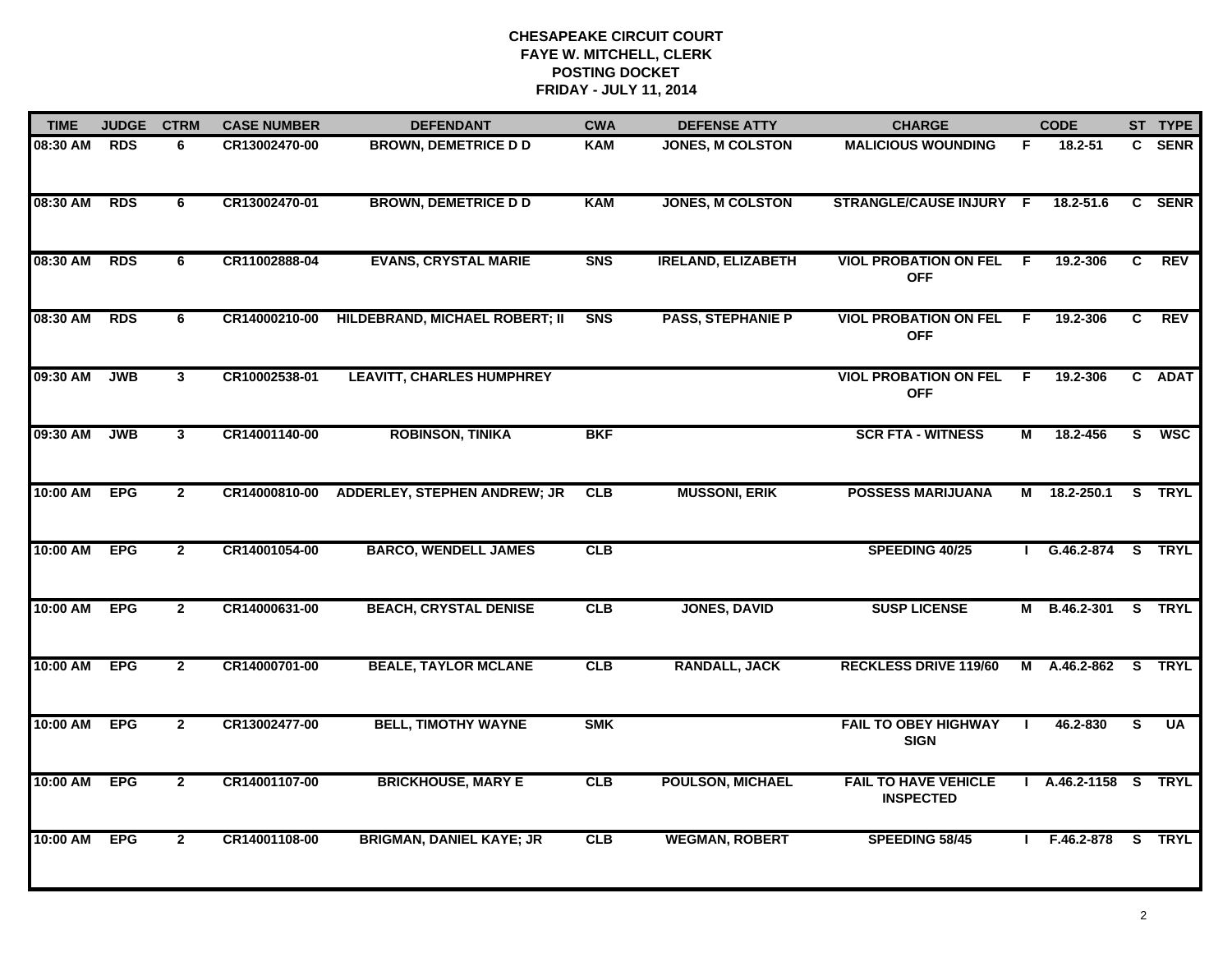| <b>TIME</b> | <b>JUDGE</b> | <b>CTRM</b>    | <b>CASE NUMBER</b> | <b>DEFENDANT</b>               | <b>CWA</b> | <b>DEFENSE ATTY</b>     | <b>CHARGE</b>                                       |    | <b>CODE</b>         |   | ST TYPE       |
|-------------|--------------|----------------|--------------------|--------------------------------|------------|-------------------------|-----------------------------------------------------|----|---------------------|---|---------------|
| 10:00 AM    | <b>EPG</b>   | $\mathbf{2}$   | CR14000384-00      | <b>BRITT, JUWAN E</b>          | <b>SMK</b> | Bashara, Charles V.     | <b>POSS OF MARIJUANA</b>                            |    | M 18.2-250.1        |   | S TRYL        |
| 10:00 AM    | <b>EPG</b>   | $\overline{2}$ | CR14000992-01      | <b>BUNCH, SAMANTHA MURRAY</b>  | CLB        |                         | <b>DOG AT LARGE/NUISANCE</b>                        |    | $10-45(B)$          |   | S TRYL        |
| 10:00 AM    | <b>EPG</b>   | $\overline{2}$ | CR14001109-00      | <b>BURTON, BREHON A</b>        | <b>SMK</b> |                         | <b>DEFECTIVE EQUIPMENT</b>                          |    | 46.2-1003           |   | S TRYL        |
| 10:00 AM    | <b>EPG</b>   | $\overline{2}$ | CR14000996-00      | <b>DOANE, STEPHEN PATRICK</b>  | <b>SMK</b> |                         | <b>FAIL TO OBEY HWY SIGN</b>                        | -1 | 46.2-830            |   | S TRYL        |
| 10:00 AM    | <b>EPG</b>   | $\mathbf{2}$   | CR14000991-00      | <b>DOLLARD, BENJAMIN F</b>     | <b>SMK</b> |                         | <b>ASSAULT &amp; BATTERY-FAM M</b><br><b>MEMBER</b> |    | $18.2 - 57.2$       |   | S TRYL        |
| 10:00 AM    | <b>EPG</b>   | $\mathbf{2}$   | CR14001171-00      | <b>EXHEM, LAKISHA RENEE</b>    | CLB        |                         | <b>ILLEGAL INSPECTION</b><br><b>STICKER</b>         | M  | 46.2-1173           |   | S TRYL        |
| 10:00 AM    | <b>EPG</b>   | $\overline{2}$ | CR14001401-00      | <b>GAINES, MALCOLM LEROY</b>   | CLB        |                         | SPEEDING 46/35                                      |    | G.46.2-875 S TRYL   |   |               |
| 10:00 AM    | <b>EPG</b>   | $\overline{2}$ | CR11003229-02      | <b>HENDERSON, DEREK BLAKE</b>  | <b>SNS</b> | <b>MIRMAN, STEVEN A</b> | <b>CONTEMPT-FTC ASAP</b>                            | М  | 18.2-456            | C | UA            |
| 10:00 AM    | <b>EPG</b>   | $\mathbf{2}$   | CR14000768-00      | <b>HODGES, BRANDI NICOLE</b>   | <b>SMK</b> |                         | <b>RECKLESS DRIVING</b>                             |    | M A.46.2-852 S TRYL |   |               |
| 10:00 AM    | <b>EPG</b>   | $\overline{2}$ | CR14000942-00      | <b>JOHNSON, DAVID S</b>        | <b>SMK</b> | <b>PULLEY, ASHTON</b>   | <b>SUSPD O/L</b>                                    |    | M B.46.2-301        |   | S TRYL        |
| 10:00 AM    | <b>EPG</b>   | $\mathbf{2}$   | CR14001064-00      | <b>JONES, RENITA MONCHEL</b>   | <b>SMK</b> |                         | DOG NUISANCE/PITT BULL M                            |    | $10 - 45$           |   | S TRYL        |
| 10:00 AM    | <b>EPG</b>   | $\overline{2}$ | CR14000697-00      | <b>LAWRENCE, MARCUS LARONE</b> | <b>SMK</b> |                         | <b>DRIVE SUSPENDED 3RD+</b><br><b>OFF</b>           |    | M B.46.2-301 S TRYL |   |               |
| 10:00 AM    | <b>EPG</b>   | $\overline{2}$ | CR14000868-00      | <b>MARIANO, JAMES</b>          | <b>SMK</b> |                         | <b>ASSAULT &amp; BATTERY-FAM M</b><br><b>MEMBER</b> |    | $18.2 - 57.2$       |   | <b>B</b> TRYL |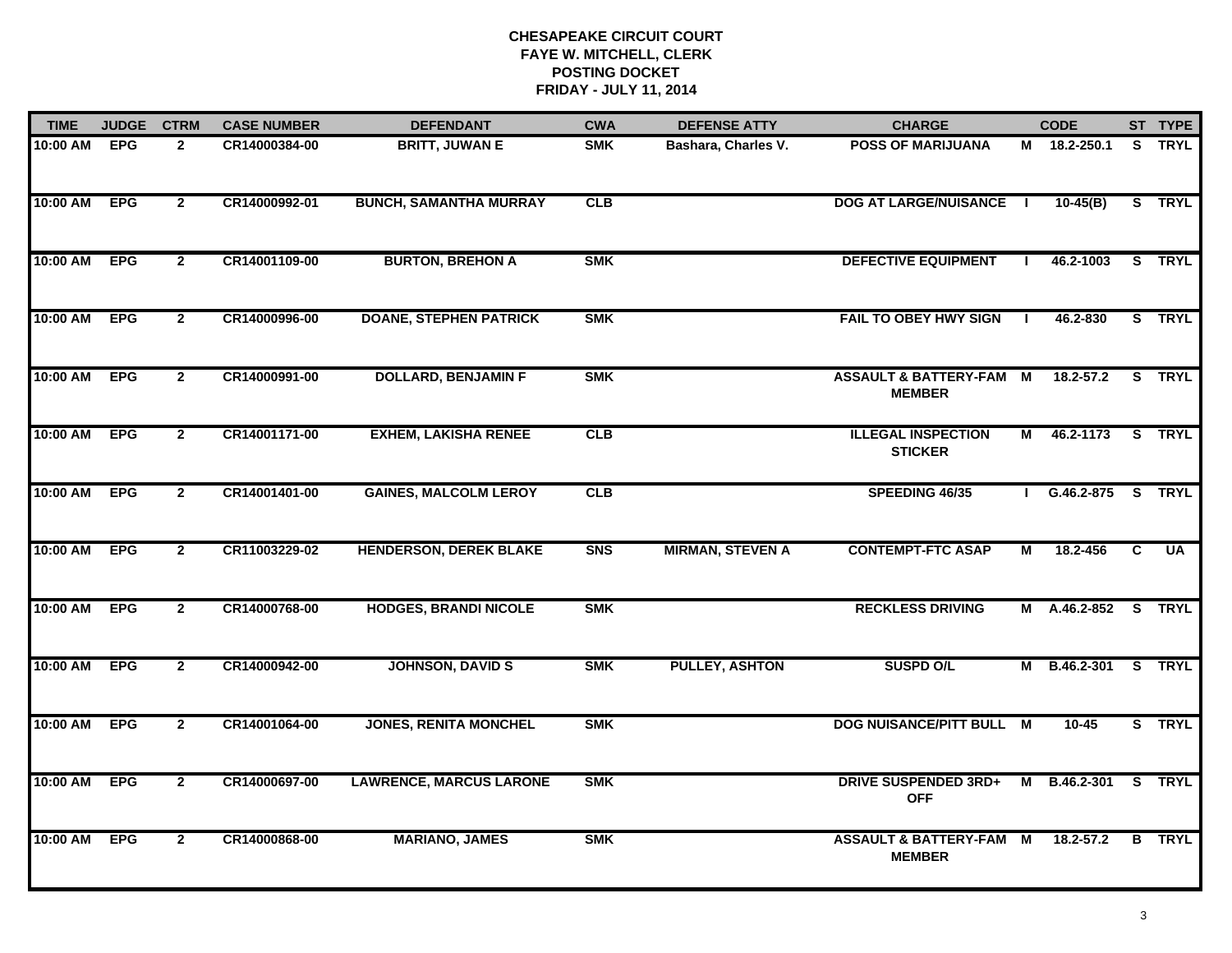| <b>TIME</b> | <b>JUDGE</b> | <b>CTRM</b>    | <b>CASE NUMBER</b> | <b>DEFENDANT</b>                   | <b>CWA</b> | <b>DEFENSE ATTY</b>        | <b>CHARGE</b>                                       |          | <b>CODE</b>         |          | ST TYPE       |
|-------------|--------------|----------------|--------------------|------------------------------------|------------|----------------------------|-----------------------------------------------------|----------|---------------------|----------|---------------|
| 10:00 AM    | <b>EPG</b>   | $\mathbf{2}$   | CR14000868-01      | <b>MARIANO, JAMES</b>              | <b>SMK</b> |                            | <b>ASSAULT &amp; BATTERY-FAM</b><br><b>MEMBER</b>   | <b>M</b> | 18.2-57.2           | в        | <b>TRYL</b>   |
| 10:00 AM    | <b>EPG</b>   | $\mathbf{2}$   | CR14000725-00      | <b>MARIANO, JAMES ANTHONY</b>      | <b>SMK</b> |                            | <b>ASSAULT &amp; BATTERY-FAM M</b><br><b>MEMBER</b> |          | 18.2-57.2           |          | <b>B</b> TRYL |
| 10:00 AM    | <b>EPG</b>   | $\mathbf{2}$   | CR14000725-01      | <b>MARIANO, JAMES ANTHONY</b>      | <b>SMK</b> |                            | <b>ASSAULT &amp; BATTERY-FAM M</b><br><b>MEMBER</b> |          | $18.2 - 57.2$       |          | <b>B</b> TRYL |
| 10:00 AM    | <b>EPG</b>   | $\mathbf{2}$   | CR14000965-00      | <b>NELSON, BRANDON KRISTOPHER</b>  | <b>SMK</b> | <b>MUSSONI, ERIK</b>       | <b>SUSP O/L 3RD</b>                                 |          | M B.46.2-301 S TRYL |          |               |
| 10:00 AM    | <b>EPG</b>   | $\mathbf{2}$   | CR14000965-00      | <b>NELSON, BRANDON KRISTOPHER</b>  | <b>SMK</b> | <b>MUSSONI, ERIK</b>       | <b>SUSP O/L 3RD</b>                                 |          | M B.46.2-301        | <b>S</b> | <b>SUP</b>    |
| 10:00 AM    | <b>EPG</b>   | $\overline{2}$ | CR14000242-00      | <b>NORMAN, VIRGENA W</b>           | <b>CLB</b> | Wegman, Robert L.          | <b>FAIL TO YIELD (ACC)</b>                          |          | 46.2-826            |          | S TRYL        |
| 10:00 AM    | <b>EPG</b>   | $\overline{2}$ | CR14001134-00      | PITTS, ORA L                       | <b>SMK</b> | <b>JONES, RYAN</b>         | SPEEDING 64/55                                      |          | A.46.2-870 S TRYL   |          |               |
| 10:00 AM    | <b>EPG</b>   | $\overline{2}$ | CR14000299-00      | <b>RIVERA, MICHELLE ANTOINETTE</b> | <b>SMK</b> | <b>ANDREWS, MARK A</b>     | <b>ASSAULT AND BATTER</b>                           | М        | 18.2-57             |          | <b>B</b> TRYL |
| 10:00 AM    | <b>EPG</b>   | $\mathbf{2}$   | CR14001135-00      | <b>ROBINSON, RAYNARDO A</b>        | <b>CLB</b> |                            | <b>DISREGARD STOP SIGN</b>                          |          | 46.2-821            |          | S TRYL        |
| 10:00 AM    | <b>EPG</b>   | $\mathbf{2}$   | CR14000724-00      | <b>SARTAIN, JOSEPH PAUL</b>        | <b>SMK</b> | <b>ANDERSON, TIMOTHY V</b> | <b>ASSAULT &amp; BATTERY-FAM M</b><br><b>MEMBER</b> |          | $18.2 - 57.2$       |          | <b>B</b> TRYL |
| 10:00 AM    | <b>EPG</b>   | $\overline{2}$ | CR14001177-00      | <b>SCIALDONE, CLAUDE MICHAEL</b>   | CLB        |                            | <b>DISREGARD TRAFFIC LIGHT I</b>                    |          | 46.2-833            |          | S TRYL        |
| 10:00 AM    | <b>EPG</b>   | $\overline{2}$ | CR14000896-00      | <b>SHEPHERD, TIFFANY MICHELLE</b>  | <b>SMK</b> | <b>MUSSONI, ERIK</b>       | NO VALID O/L                                        | М        | 46.2-300            |          | <b>B</b> TRYL |
| 10:00 AM    | <b>EPG</b>   | $\mathbf{2}$   | CR14000896-01      | <b>SHEPHERD, TIFFANY MICHELLE</b>  | <b>SMK</b> | <b>MUSSONI, ERIK</b>       | <b>FTA- ADATS</b>                                   | М        | 18.2-456            | B        | CAP           |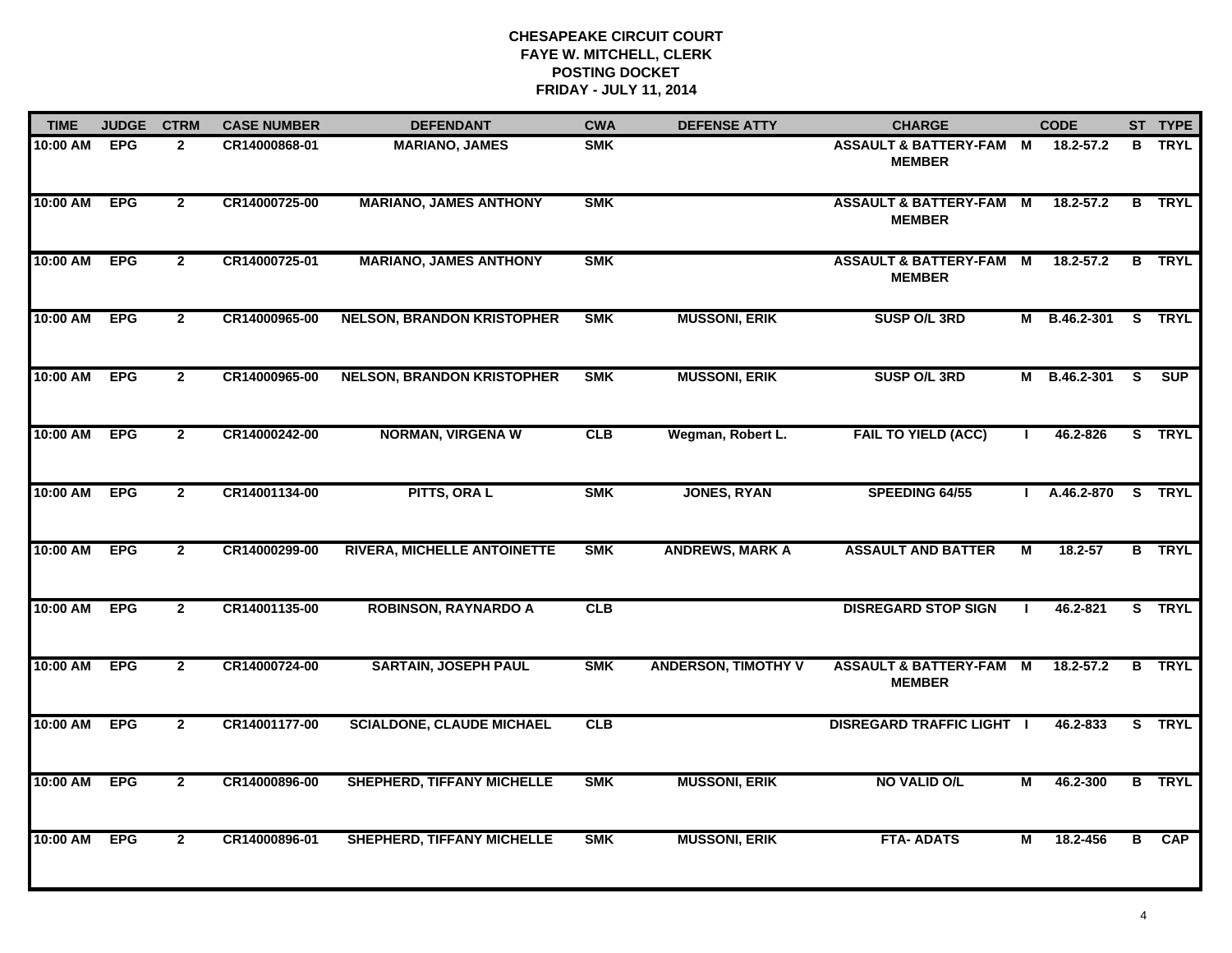| <b>TIME</b>  | <b>JUDGE</b> | <b>CTRM</b>    | <b>CASE NUMBER</b> | <b>DEFENDANT</b>                    | <b>CWA</b> | <b>DEFENSE ATTY</b>      | <b>CHARGE</b>                                     |                | <b>CODE</b>  |                         | ST TYPE         |
|--------------|--------------|----------------|--------------------|-------------------------------------|------------|--------------------------|---------------------------------------------------|----------------|--------------|-------------------------|-----------------|
| 10:00 AM     | <b>EPG</b>   | $\mathbf{2}$   | CR14000968-00      | <b>SPANNINGER, ERIC ANDREW; II</b>  | <b>CLB</b> | <b>BYNUM, KENDALL E</b>  | <b>FAIL TO OBEY STOP SIGN</b>                     | $\blacksquare$ | 46.2-821     |                         | S TRYL          |
| 10:00 AM EPG |              | $\mathbf{2}$   | CR14000968-01      | <b>SPANNINGER, ERIC ANDREW; II</b>  | CLB        | <b>BYNUM, KENDALL</b>    | <b>POSSESS MARIJUANA</b>                          | М              | 18.2-250.1   |                         | S TRYL          |
| 10:00 AM     | <b>EPG</b>   | $\overline{2}$ | CR14000968-02      | <b>SPANNINGER, ERIC ANDREW; II</b>  | CLB        | <b>BYNUM, KENDALL</b>    | <b>CAPIAS: FTA 11/12/13</b>                       | М              | 18.2-456     |                         | <b>B</b> TRYL   |
| 10:00 AM     | <b>EPG</b>   | $\mathbf{2}$   | CR14000968-03      | <b>SPANNINGER, ERIC ANDREW; II</b>  | <b>CLB</b> | <b>BYNUM, KENDALL</b>    | <b>CAPIAS: FTA 12/3/13</b>                        | М              | 18.2-456     |                         | <b>B</b> TRYL   |
| 10:00 AM     | <b>EPG</b>   | $\mathbf{2}$   | CR14000244-00      | <b>THOMPSON, TRACY LYNN</b>         | CLB        |                          | <b>SUSP LIC (ACC)</b>                             |                | M B.46.2-301 |                         | S TRYL          |
| 10:00 AM EPG |              | $\mathbf{2}$   | CR14000244-01      | <b>THOMPSON, TRACY LYNN</b>         | CLB        |                          | <b>FTA-TRIAL</b>                                  | М              | 18.2-456     | $\overline{\mathbf{o}}$ | CAP             |
| 10:00 AM EPG |              | $\overline{2}$ | CR14001040-00      | <b>VILLEGAS, NICO</b>               | <b>SMK</b> |                          | <b>AVOID TRAFFIC CONTROL</b><br><b>DEVICE</b>     | $\blacksquare$ | 46.2-833.1   |                         | S TRYL          |
| 10:00 AM EPG |              | $\overline{2}$ | CR14001000-00      | <b>WATFORD, HILBERT CHRISTOPHER</b> | CLB        | <b>MUSSONI, ERIK</b>     | <b>NO VALID O/L</b>                               | $\overline{M}$ | 46.2-300     |                         | S TRYL          |
| 10:00 AM     | <b>EPG</b>   | $\overline{2}$ | CR14001000-01      | <b>WATFORD, HILBERT CHRISTOPHER</b> | <b>CLB</b> | <b>MUSSONI, ERIK</b>     | <b>COUNTERFIET INSPECTION M</b><br><b>STICKER</b> |                | 46.2-1173    |                         | S TRYL          |
| 10:00 AM     | <b>EPG</b>   | $\overline{2}$ | CR14001067-00      | <b>WHITFIELD, RONDALYN K</b>        | <b>SMK</b> | <b>HOLDER, WM JOSHUA</b> | <b>POSSESS MARIJUANA</b>                          | M              | 18.2-250.1   |                         | S TRYL          |
| 10:00 AM     | <b>EPG</b>   | $\mathbf{2}$   | CR14001067-01      | <b>WHITFIELD, RONDALYN K</b>        | <b>SMK</b> | <b>HOLDER, WM JOSHUA</b> | <b>POSSESS CONTROLLED</b><br><b>NARCOTIC</b>      | М              | 18.2-250     | S.                      | <b>TRYL</b>     |
| 10:00 AM     | <b>EPG</b>   | $\overline{2}$ | CR12001925-03      | <b>WRIGHT, SHAIKEEM W</b>           | <b>SMK</b> | <b>JONES, M COLSTON</b>  | <b>FTC-ASAP</b>                                   | М              | 18.2-456     |                         | $\overline{DD}$ |
| 10:00 AM     | <b>BHK</b>   | 4              | CR13002495-00      | <b>ADAMS, CHRISTINE OTIS</b>        | <b>PLC</b> | Jones, David L           | <b>DAMAGE PROPERTY</b><br><b>W/INTENT</b>         | F.             | 18.2-137     |                         | <b>B</b> TRYL   |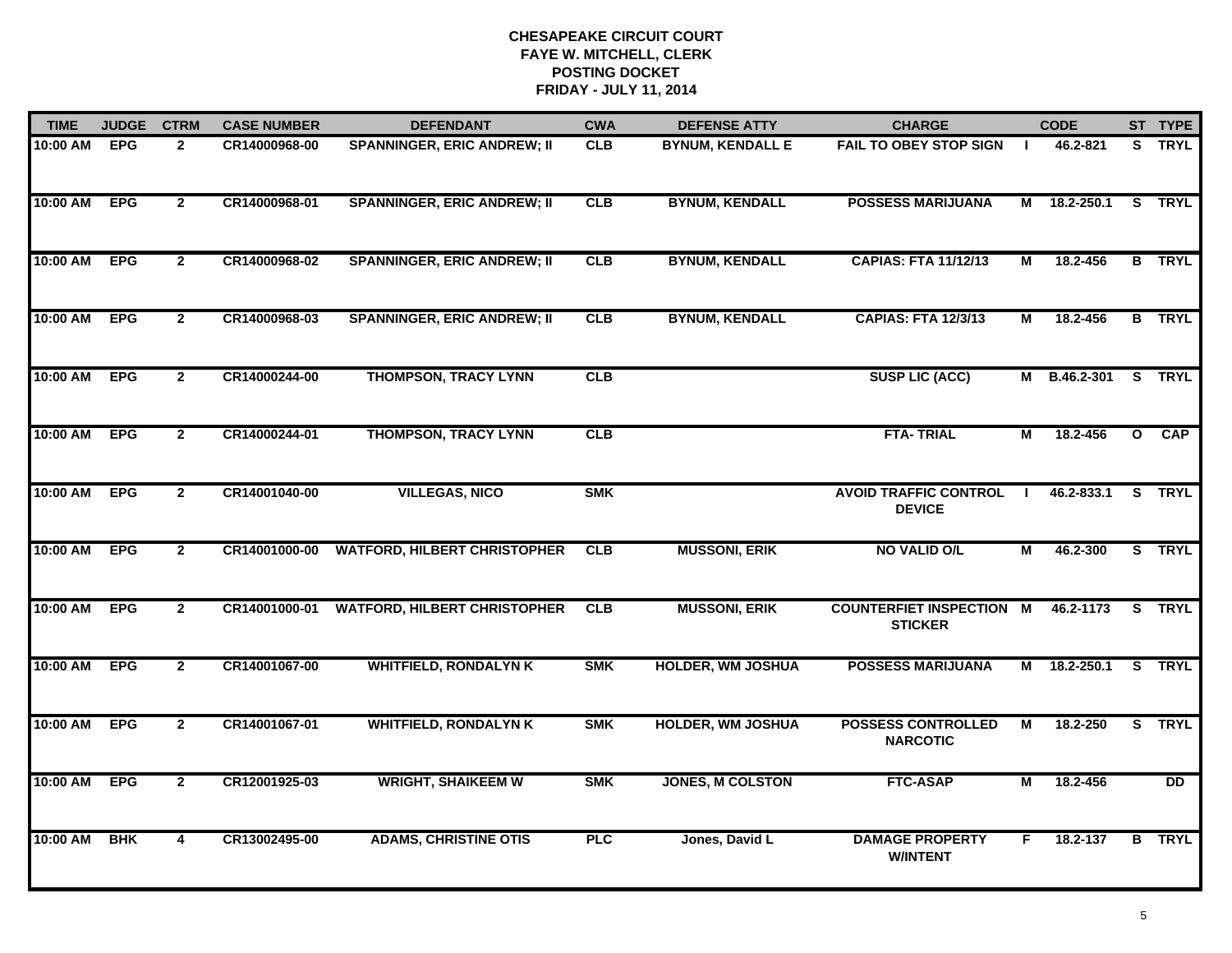| <b>TIME</b> | <b>JUDGE</b> | <b>CTRM</b>             | <b>CASE NUMBER</b> | <b>DEFENDANT</b>               | <b>CWA</b> | <b>DEFENSE ATTY</b>     | <b>CHARGE</b>                                      |    | <b>CODE</b> |                | ST TYPE        |
|-------------|--------------|-------------------------|--------------------|--------------------------------|------------|-------------------------|----------------------------------------------------|----|-------------|----------------|----------------|
| 10:00 AM    | <b>BHK</b>   | 4                       | CR14000927-00      | <b>BOOKER, SHAWNTE LATRICE</b> | <b>BKF</b> | Crook, Heather B        | <b>CREDIT CARD FRAUD:</b>                          | F. | 18.2-195    | C              | C.             |
| 10:00 AM    | <b>BHK</b>   | $\overline{\mathbf{4}}$ | CR14000927-01      | <b>BOOKER, SHAWNTE LATRICE</b> | <b>BKF</b> | Crook, Heather B        | <b>CREDIT CARD THEFT</b>                           | F  | 18.2-192    | C              | C              |
| 10:00 AM    | <b>BHK</b>   | $\overline{\mathbf{4}}$ | CR14000927-02      | <b>BOOKER, SHAWNTE LATRICE</b> | <b>BKF</b> | <b>Crook, Heather B</b> | <b>COMP FRAUD: OBTAIN</b><br><b>SERV &gt;\$200</b> | F. | 18.2-152.3  | <b>C</b>       | C              |
| 10:00 AM    | <b>BHK</b>   | 4                       | CR14000927-03      | <b>BOOKER, SHAWNTE LATRICE</b> | <b>BKF</b> | Crook, Heather B        | <b>COMP FRAUD: OBTAIN</b><br><b>SERV &gt;\$200</b> | F. | 18.2-152.3  | <b>C</b>       | C              |
| 10:00 AM    | <b>BHK</b>   | 4                       | CR14000927-04      | <b>BOOKER, SHAWNTE LATRICE</b> | <b>BKF</b> | Crook, Heather B        | <b>CREDIT CARD THEFT</b>                           | F. | 18.2-192    | C              | C              |
| 10:00 AM    | <b>BHK</b>   | 4                       | CR14000927-05      | <b>BOOKER, SHAWNTE LATRICE</b> | <b>BKF</b> | <b>Crook, Heather B</b> | <b>CREDIT CARD FRAUD</b>                           | F. | 18.2-195    | C              | C.             |
| 10:00 AM    | <b>BHK</b>   | $\overline{4}$          | CR14000927-06      | <b>BOOKER, SHAWNTE LATRICE</b> | <b>BKF</b> | Crook, Heather B        | <b>CREDIT CARD FRAUD</b>                           | F. | 18.2-195    | $\overline{c}$ | $\overline{c}$ |
| 10:00 AM    | <b>BHK</b>   | 4                       | CR14000927-07      | <b>BOOKER, SHAWNTE LATRICE</b> | <b>BKF</b> | Crook, Heather B        | <b>CREDIT CARD THEFT</b>                           | F  | 18.2-192    | C              | C              |
| 10:00 AM    | <b>BHK</b>   | 4                       | CR14000927-08      | <b>BOOKER, SHAWNTE LATRICE</b> | <b>BKF</b> | Crook, Heather B        | <b>COMP FRAUD: OBTAIN</b><br><b>SERV &gt;\$200</b> | F. | 18.2-152.3  | C              | C              |
| 10:00 AM    | <b>BHK</b>   | 4                       | CR14000927-09      | <b>BOOKER, SHAWNTE LATRICE</b> | <b>BKF</b> | Crook, Heather B        | <b>COMP FRAUD: OBTAIN</b><br><b>SERV &gt;\$200</b> | F. | 18.2-152.3  | C              | C              |
| 10:00 AM    | <b>BHK</b>   | 4                       | CR14000927-10      | <b>BOOKER, SHAWNTE LATRICE</b> | <b>BKF</b> | <b>Crook, Heather B</b> | <b>CREDIT CARD THEFT</b>                           | F  | 18.2-192    | C              | C              |
| 10:00 AM    | <b>BHK</b>   | $\overline{\mathbf{4}}$ | CR14000927-11      | <b>BOOKER, SHAWNTE LATRICE</b> | <b>BKF</b> | Crook, Heather B        | <b>CREDIT CARD FRAUD</b>                           | F. | 18.2-195    | C              | C.             |
| 10:00 AM    | <b>BHK</b>   | 4                       | CR14000927-12      | <b>BOOKER, SHAWNTE LATRICE</b> | <b>BKF</b> | Crook, Heather B        | <b>CREDIT CARD FRAUD</b>                           | F  | 18.2-195    | C              | C              |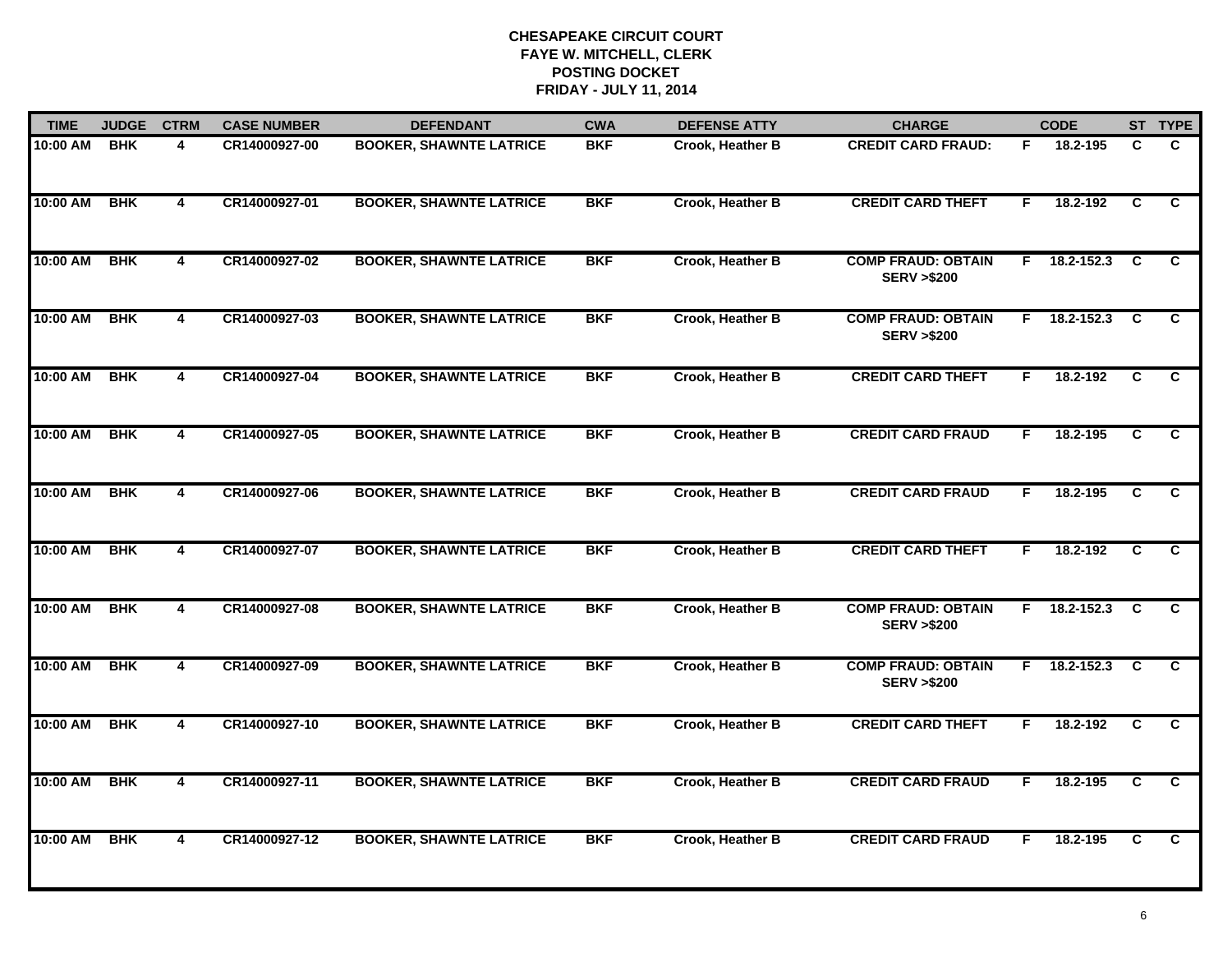| <b>TIME</b> | <b>JUDGE</b> | <b>CTRM</b>             | <b>CASE NUMBER</b> | <b>DEFENDANT</b>               | <b>CWA</b> | <b>DEFENSE ATTY</b>     | <b>CHARGE</b>                                      |    | <b>CODE</b>        |                | ST TYPE        |
|-------------|--------------|-------------------------|--------------------|--------------------------------|------------|-------------------------|----------------------------------------------------|----|--------------------|----------------|----------------|
| 10:00 AM    | <b>BHK</b>   | 4                       | CR14000927-13      | <b>BOOKER, SHAWNTE LATRICE</b> | <b>BKF</b> | <b>Crook, Heather B</b> | <b>CREDIT CARD THEFT</b>                           | F. | 18.2-192           | C              | C.             |
| 10:00 AM    | <b>BHK</b>   | $\overline{\mathbf{4}}$ | CR14000927-14      | <b>BOOKER, SHAWNTE LATRICE</b> | <b>BKF</b> | Crook, Heather B        | <b>COMP FRAUD: OBTAIN</b><br><b>SERV &gt;\$200</b> |    | $F = 18.2 - 152.3$ | C              | C              |
| 10:00 AM    | <b>BHK</b>   | 4                       | CR14000927-15      | <b>BOOKER, SHAWNTE LATRICE</b> | <b>BKF</b> | Crook, Heather B        | <b>COMP FRAUD: OBTAIN</b><br><b>SERV &gt;\$200</b> |    | $F = 18.2 - 152.3$ | <b>C</b>       | C              |
| 10:00 AM    | <b>BHK</b>   | 4                       | CR14000927-16      | <b>BOOKER, SHAWNTE LATRICE</b> | <b>BKF</b> | Crook, Heather B        | <b>CREDIT CARD THEFT</b>                           | F. | 18.2-192           | C              | C.             |
| 10:00 AM    | <b>BHK</b>   | $\overline{\mathbf{4}}$ | CR14000927-17      | <b>BOOKER, SHAWNTE LATRICE</b> | <b>BKF</b> | Crook, Heather B        | <b>CREDIT CARD FRAUD</b>                           | F. | 18.2-195           | C              | C              |
| 10:00 AM    | <b>BHK</b>   | 4                       | CR14000927-18      | <b>BOOKER, SHAWNTE LATRICE</b> | <b>BKF</b> | <b>Crook, Heather B</b> | <b>CREDIT CARD FRAUD</b>                           | F. | 18.2-195           | C              | C.             |
| 10:00 AM    | <b>BHK</b>   | 4                       | CR14000927-19      | <b>BOOKER, SHAWNTE LATRICE</b> | <b>BKF</b> | Crook, Heather B        | <b>CREDIT CARD THEFT</b>                           | F. | 18.2-192           | $\overline{c}$ | $\overline{c}$ |
| 10:00 AM    | <b>BHK</b>   | 4                       | CR14000927-20      | <b>BOOKER, SHAWNTE LATRICE</b> | <b>BKF</b> | <b>Crook, Heather B</b> | <b>COMP FRAUD: OBTAIN</b><br><b>SERV &gt;\$200</b> |    | $F$ 18.2-152.3     | <b>C</b>       | C.             |
| 10:00 AM    | <b>BHK</b>   | 4                       | CR14000927-21      | <b>BOOKER, SHAWNTE LATRICE</b> | <b>BKF</b> | Crook, Heather B        | <b>COMP FRAUD: OBTAIN</b><br><b>SERV &gt;\$200</b> | F. | 18.2-152.3         | C              | C              |
| 10:00 AM    | <b>BHK</b>   | 4                       | CR14000927-22      | <b>BOOKER, SHAWNTE LATRICE</b> | <b>BKF</b> | <b>Crook, Heather B</b> | <b>CREDIT CARD THEFT</b>                           | F. | 18.2-192           | C              | C              |
| 10:00 AM    | <b>BHK</b>   | $\overline{\mathbf{4}}$ | CR14000927-23      | <b>BOOKER, SHAWNTE LATRICE</b> | <b>BKF</b> | <b>CROOK, HEATHER B</b> | <b>CREDIT CARD FRAUD</b>                           | F. | 18.2-195           | $\overline{c}$ | C              |
| 10:00 AM    | <b>BHK</b>   | 4                       | CR14000927-24      | <b>BOOKER, SHAWNTE LATRICE</b> | <b>BKF</b> | Crook, Heather B        | <b>CREDIT CARD FRAUD</b>                           | F. | 18.2-195           | $\overline{c}$ | $\overline{c}$ |
| 10:00 AM    | <b>BHK</b>   | 4                       | CR14000927-25      | <b>BOOKER, SHAWNTE LATRICE</b> | <b>BKF</b> | <b>Crook, Heather B</b> | <b>CREDIT CARD THEFT</b>                           | F  | 18.2-192           | C              | C              |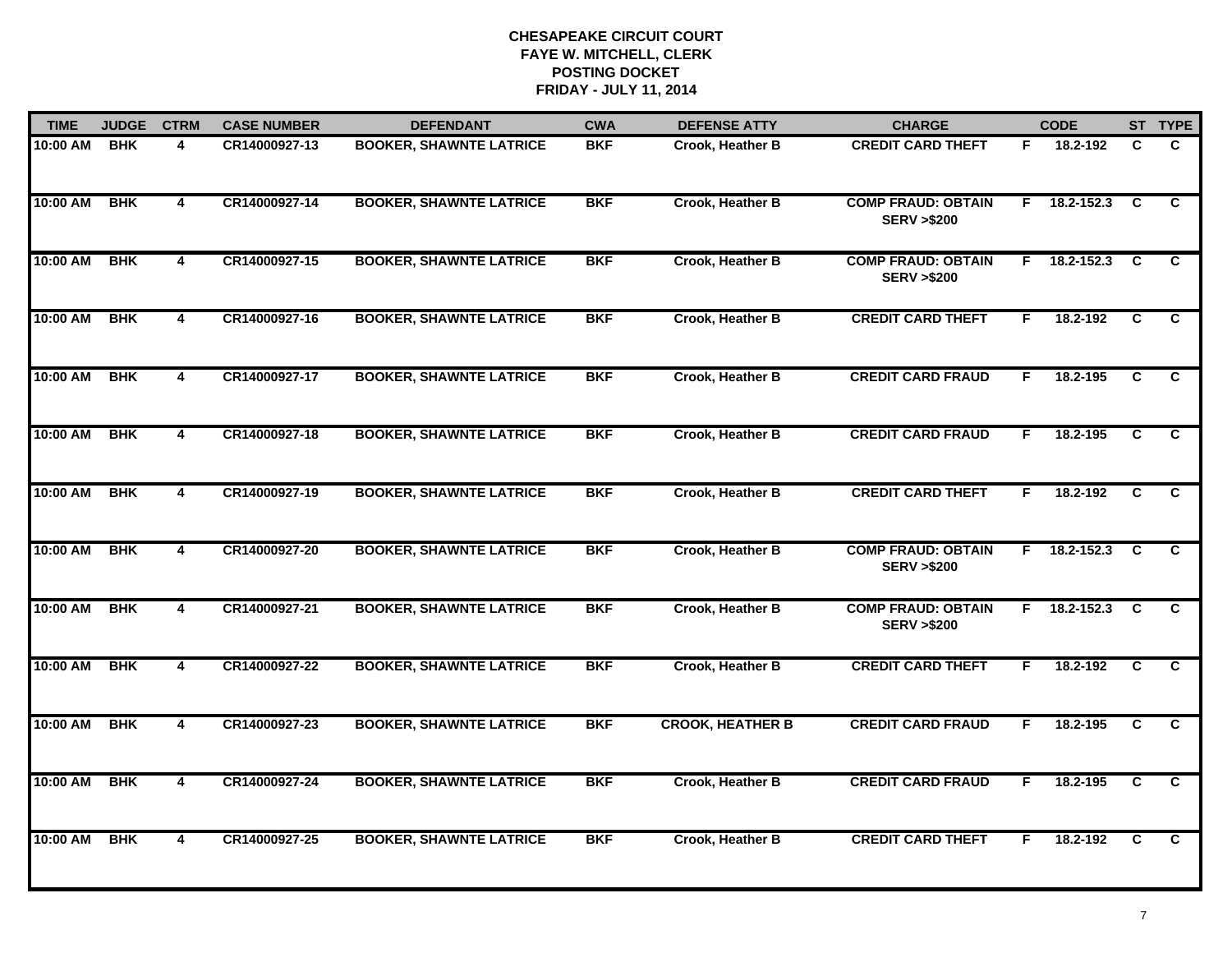| <b>TIME</b> | <b>JUDGE</b> | <b>CTRM</b>             | <b>CASE NUMBER</b> | <b>DEFENDANT</b>               | <b>CWA</b> | <b>DEFENSE ATTY</b>   | <b>CHARGE</b>                                      |    | <b>CODE</b>    |                | ST TYPE        |
|-------------|--------------|-------------------------|--------------------|--------------------------------|------------|-----------------------|----------------------------------------------------|----|----------------|----------------|----------------|
| 10:00 AM    | <b>BHK</b>   | 4                       | CR14000927-26      | <b>BOOKER, SHAWNTE LATRICE</b> | <b>BKF</b> | Crook, Heather B      | <b>COMP FRAUD: OBTAIN</b><br><b>SERV &gt;\$200</b> |    | F 18.2-152.3   | C              | C.             |
| 10:00 AM    | <b>BHK</b>   | $\overline{\mathbf{4}}$ | CR14000927-27      | <b>BOOKER, SHAWNTE LATRICE</b> | <b>BKF</b> | Crook, Heather B      | <b>COMP FRAUD: OBTAIN</b><br><b>SERV &gt;\$200</b> | F. | 18.2-152.3     | <b>C</b>       | C.             |
| 10:00 AM    | <b>BHK</b>   | 4                       | CR14000927-28      | <b>BOOKER, SHAWNTE LATRICE</b> | <b>BKF</b> | Crook, Heather B      | <b>CREDIT CARD THEFT</b>                           | F. | 18.2-192       | C              | C.             |
| 10:00 AM    | <b>BHK</b>   | 4                       | CR14000927-29      | <b>BOOKER, SHAWNTE LATRICE</b> | <b>BKF</b> | Crook, Heather B      | <b>CREDIT CARD FRAUD</b>                           | F. | 18.2-195       | C              | C.             |
| 10:00 AM    | <b>BHK</b>   | 4                       | CR14000927-30      | <b>BOOKER, SHAWNTE LATRICE</b> | <b>BKF</b> | Crook, Heather B      | <b>CREDIT CARD FRAUD:</b>                          | F. | 18.2-195       | C.             | C.             |
| 10:00 AM    | <b>BHK</b>   | 4                       | CR14000927-31      | <b>BOOKER, SHAWNTE LATRICE</b> | <b>BKF</b> | Crook, Heather B      | <b>CREDIT CARD THEFT</b>                           | F. | 18.2-192       | C.             | C.             |
| 10:00 AM    | <b>BHK</b>   | $\overline{\mathbf{4}}$ | CR14000927-32      | <b>BOOKER, SHAWNTE LATRICE</b> | <b>BKF</b> | Crook, Heather B      | <b>COMP FRAUD: OBTAIN</b><br><b>SERV &gt;\$200</b> | F. | $18.2 - 152.3$ | C              | $\overline{c}$ |
| 10:00 AM    | <b>BHK</b>   | $\overline{\mathbf{4}}$ | CR14000927-33      | <b>BOOKER, SHAWNTE LATRICE</b> | <b>BKF</b> | Crook, Heather B      | <b>COMP FRAUD: OBTAIN</b><br><b>SERV &gt;\$200</b> | F. | $18.2 - 152.3$ | C              | C              |
| 10:00 AM    | <b>BHK</b>   | 4                       | CR14000927-34      | <b>BOOKER, SHAWNTE LATRICE</b> | <b>BKF</b> | Crook, Heather B      | <b>CREDIT CARD THEFT</b>                           | F  | 18.2-192       | C              | C.             |
| 10:00 AM    | <b>BHK</b>   | $\overline{\mathbf{4}}$ | CR14000927-35      | <b>BOOKER, SHAWNTE LATRICE</b> | <b>BKF</b> | Crook, Heather B      | <b>CREDIT CARD FRAUD</b>                           | F. | 18.2-195       | C              | C              |
| 10:00 AM    | <b>BHK</b>   | 4                       | CR13002288-00      | <b>CALHOUN, RAYSEAN J</b>      | <b>AMF</b> | <b>MATHENY, AMINA</b> | <b>MALICIOUS WOUNDING</b>                          | F. | $18.2 - 51$    | C              | <b>MOT</b>     |
| 10:00 AM    | <b>BHK</b>   | 4                       | CR13002288-01      | <b>CALHOUN, RAYSEAN J</b>      | <b>AMF</b> | <b>MATHENY, AMINA</b> | <b>MOB: MALICIOUS</b><br><b>WOUNDING</b>           | F  | $18.2 - 41$    | $\overline{c}$ | <b>MOT</b>     |
| 10:00 AM    | <b>BHK</b>   | 4                       | CR13002288-02      | <b>CALHOUN, RAYSEAN J</b>      | <b>AMF</b> | <b>MATHENY, AMINA</b> | <b>MALICIOUS WOUNDING</b>                          | F  | 18.2-51        | C.             | <b>MOT</b>     |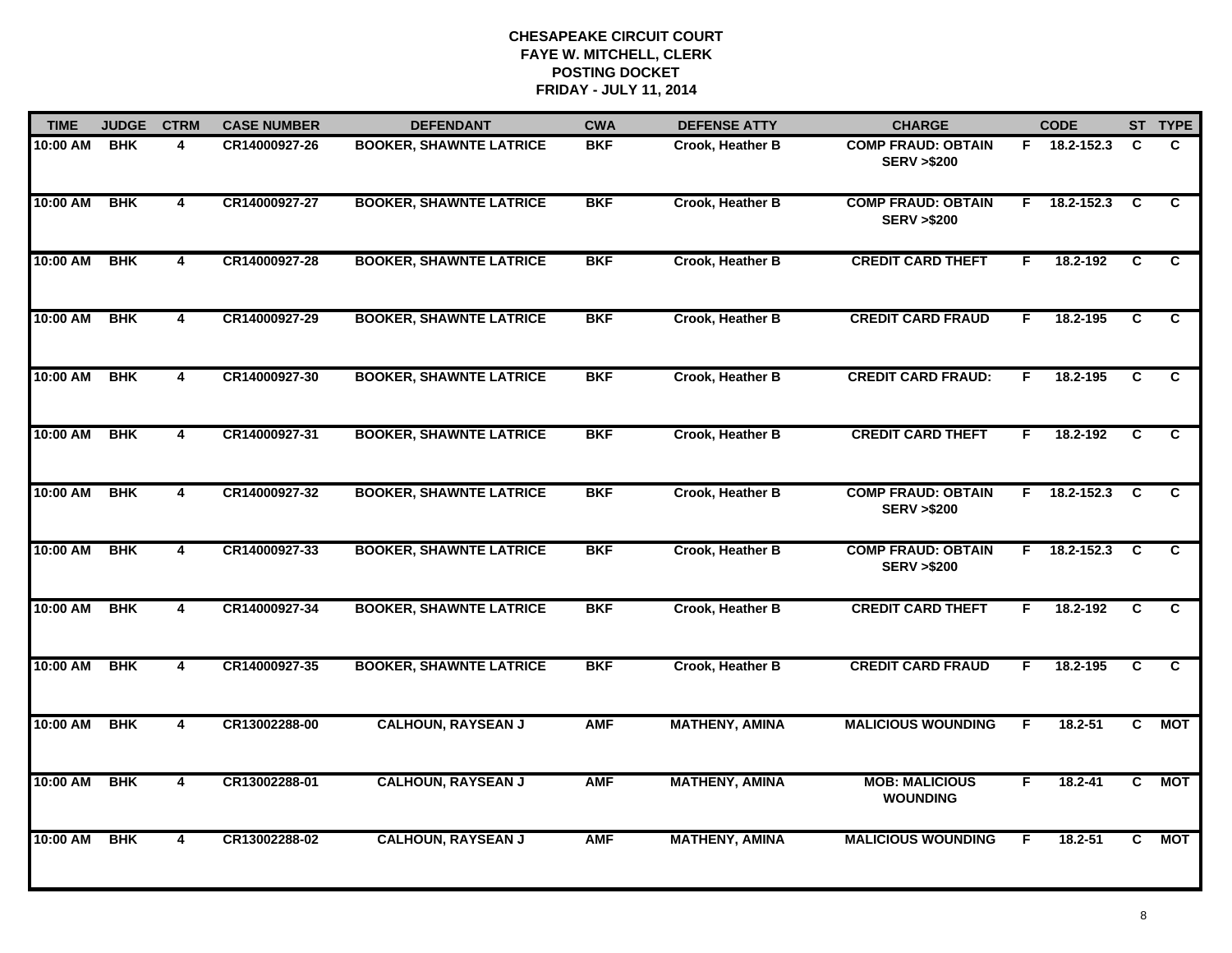| <b>TIME</b> | <b>JUDGE</b> | <b>CTRM</b>             | <b>CASE NUMBER</b> | <b>DEFENDANT</b>                | <b>CWA</b> | <b>DEFENSE ATTY</b>      | <b>CHARGE</b>                                   |     | <b>CODE</b>    |              | ST TYPE       |
|-------------|--------------|-------------------------|--------------------|---------------------------------|------------|--------------------------|-------------------------------------------------|-----|----------------|--------------|---------------|
| 10:00 AM    | <b>BHK</b>   | 4                       | CR14001023-00      | <b>CARPENTER, SAMUEL J</b>      | <b>DAW</b> | Mason, G Jeffrey         | <b>OBTAIN MONEY BY FALSE</b><br><b>PRETENSE</b> | - F | 18.2-178       | C.           | <b>TRYL</b>   |
| 10:00 AM    | <b>BHK</b>   | $\overline{4}$          | CR13001119-00      | <b>CHAPMAN, RIANA</b>           | <b>KAM</b> | <b>SPENCER, JO ANNE</b>  | <b>MALICIOUS WOUNDING</b>                       | F.  | $18.2 - 51$    |              | <b>B</b> TRYL |
| 10:00 AM    | <b>BHK</b>   | 4                       | CR13001119-01      | <b>CHAPMAN, RIANA</b>           | <b>KAM</b> | <b>SPENCER, JO ANNE</b>  | <b>MALICIOUS WOUNDING</b>                       | F   | 18.2-51        |              | <b>B</b> TRYL |
| 10:00 AM    | <b>BHK</b>   | 4                       | CR13001119-02      | <b>CHAPMAN, RIANA</b>           | <b>KAM</b> | <b>SPENCER, JO ANNE</b>  | <b>DRIV NOT REPRT ACC</b><br><b>INJURY</b>      | F   | 46.2-894       |              | <b>B</b> TRYL |
| 10:00 AM    | <b>BHK</b>   | $\overline{4}$          | CR14000985-00      | <b>DAVIS, CLINTON EUGENE</b>    | <b>CPO</b> | Jones, David L           | <b>POSSESS COCAINE</b>                          | F.  | 18.2-250       |              | <b>B</b> TRYL |
| 10:00 AM    | <b>BHK</b>   | 4                       | CR14000985-01      | <b>DAVIS, CLINTON EUGENE</b>    | <b>CPO</b> | Jones, David L           | <b>POSSESS MARIJUANA</b>                        | M   | 18.2-250.1     | B            | <b>TRYL</b>   |
| 10:00 AM    | <b>BHK</b>   | $\overline{\mathbf{4}}$ | CR14000317-00      | <b>FUSELIER, ERIN</b>           | <b>CPO</b> | <b>HOLDER, W JOSHUA</b>  | <b>OBTAIN PRESCRIP BY</b><br>FRAUD/ETC.         | F.  | 18.2-258.1     | $\mathbf{C}$ | <b>PLEA</b>   |
| 10:00 AM    | <b>BHK</b>   | 4                       | CR14000317-01      | <b>FUSELIER, ERIN</b>           | <b>CPO</b> | <b>HOLDER, W JOSHUA</b>  | <b>OBTAIN PRESCRIP BY</b><br><b>FRAUD/ETC.</b>  | F.  | 18.2-258.1     | $\mathbf{C}$ | <b>PLEA</b>   |
| 10:00 AM    | <b>BHK</b>   | 4                       | CR14000317-02      | <b>FUSELIER, ERIN</b>           | <b>CPO</b> | <b>HOLDER, W JOSHUA</b>  | <b>OBTAIN PRESCRIP BY</b><br>FRAUD/ETC.         | F.  | 18.2-258.1     | C.           | <b>PLEA</b>   |
| 10:00 AM    | <b>BHK</b>   | $\overline{\mathbf{4}}$ | CR14000317-03      | <b>FUSELIER, ERIN</b>           | <b>CPO</b> | <b>HOLDER, W JOSHUA</b>  | <b>OBTAIN PRESCRIP BY</b><br><b>FRAUD/ETC.</b>  |     | $F$ 18.2-258.1 | $\mathbf{C}$ | <b>PLEA</b>   |
| 10:00 AM    | <b>BHK</b>   | $\overline{4}$          | CR14000134-00      | <b>GRAY, LATESHA</b>            | <b>BKF</b> |                          | <b>FAILTO APPEAR-WITNESS</b>                    | M   | 18.2-456       | B            | <b>WSC</b>    |
| 10:00 AM    | <b>BHK</b>   | $\overline{\mathbf{4}}$ | CR14001239-00      | <b>JOHNSON, RAQUITA SHAMIEK</b> | <b>JAF</b> | <b>HOLDER, WM JOSHUA</b> | <b>GRAND LARCENY</b>                            | F.  | 18.2-95        |              | <b>B</b> PLEA |
| 10:00 AM    | <b>BHK</b>   | 4                       | CR14001240-00      | <b>JONES, MICHELLE NICOLE</b>   | <b>JAF</b> | <b>HOLDER, WM JOSHUA</b> | <b>POSSESS HEROIN</b>                           | F   | 18.2-250       | B            | <b>PLEA</b>   |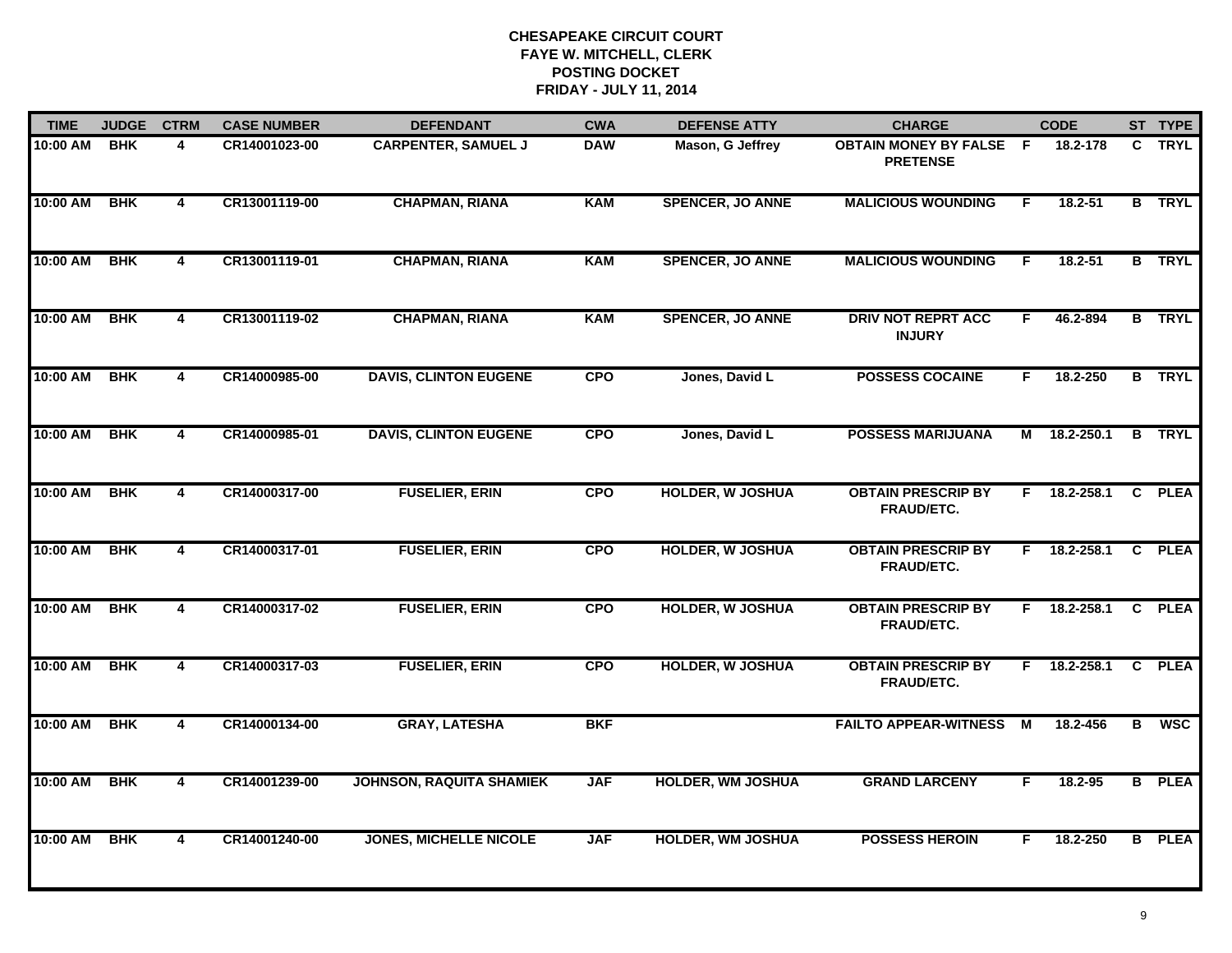| <b>TIME</b> | <b>JUDGE</b> | <b>CTRM</b>             | <b>CASE NUMBER</b> | <b>DEFENDANT</b>                               | <b>CWA</b> | <b>DEFENSE ATTY</b>           | <b>CHARGE</b>                                       |                | <b>CODE</b>    |              | ST TYPE     |
|-------------|--------------|-------------------------|--------------------|------------------------------------------------|------------|-------------------------------|-----------------------------------------------------|----------------|----------------|--------------|-------------|
| 10:00 AM    | <b>BHK</b>   | 4                       | CR14000605-00      | <b>LAWRENCE, GALVIN EMMANUEL;</b><br><b>SR</b> | <b>BKF</b> | <b>Crook, Heather B</b>       | <b>MALICIOUS WOUNDING</b>                           | F.             | 18.2-51        |              | C TRYL      |
| 10:00 AM    | <b>BHK</b>   | $\overline{\mathbf{4}}$ | CR14000605-01      | <b>LAWRENCE, GALVIN EMMANUEL;</b><br><b>SR</b> | <b>BKF</b> | Crook, Heather B              | <b>ASSAULT &amp; BATTERY-FAM M</b><br><b>MEMBER</b> |                | $18.2 - 57.2$  |              | C TRYL      |
| 10:00 AM    | <b>BHK</b>   | 4                       | CR12001637-03      | <b>MASSEY, TIFFANY NICOLE</b>                  | <b>SMK</b> | <b>SHIPLEY, DANNY</b>         | <b>VIOL PROBATION ON FEL</b><br><b>OFF</b>          | - F            | 19.2-306       |              | C BOND      |
| 10:00 AM    | <b>BHK</b>   | 4                       | CR13000073-00      | <b>MOORE, LEON DARIO</b>                       | <b>DAW</b> | <b>HOLDER, WILLIAM JOSHUA</b> | EMBEZZLEMENT >=\$200                                | F.             | 18.2-111       |              | C PLEA      |
| 10:00 AM    | <b>BHK</b>   | 4                       | CR13000073-01      | <b>MOORE, LEON DARIO</b>                       | <b>DAW</b> | <b>HOLDER, WILLIAM JOSHUA</b> | <b>COMP FRAUD: OBTAIN</b><br><b>SERV &gt;\$200</b>  |                | F 18.2-152.3   | C            | <b>PLEA</b> |
| 10:00 AM    | <b>BHK</b>   | 4                       | CR13000073-02      | <b>MOORE, LEON DARIO</b>                       | <b>DAW</b> | <b>HOLDER, WILLIAM JOSHUA</b> | <b>CONTEMPT FTA-TRIAL</b>                           | М              | 18.2-456       | C.           | <b>PLEA</b> |
| 10:00 AM    | <b>BHK</b>   | 4                       | CR14000399-00      | <b>RIVERA, MICHELLE</b>                        | <b>SMK</b> | <b>ANDREWS, MARK A</b>        | STRANGLE:WOUND/INJURY F<br><b>RESULTS</b>           |                | 18.2-51.6      | B            | <b>PLEA</b> |
| 10:00 AM    | <b>BHK</b>   | 4                       | CR14001139-00      | <b>ROBINSON, HORTENSIA</b>                     | <b>BKF</b> | <b>DRAPER, ANTHONY</b>        | <b>FTA WITNESS</b>                                  | $\overline{M}$ | 18.2-456       | C            | <b>WSC</b>  |
| 10:00 AM    | <b>BHK</b>   | 4                       | CR14001512-00      | <b>SHIELDS, DENISE LYNN</b>                    | <b>CPO</b> | <b>TITTER, JENNIFER</b>       | <b>BOND APPEAL</b>                                  | $\mathbf{o}$   | 19.2-124       | C.           | <b>BOND</b> |
| 10:00 AM    | <b>BHK</b>   | 4                       | CR14001049-00      | <b>SIMMONS, LAKESHIA LA'VE</b>                 | <b>DAW</b> | <b>Martin, Terence P</b>      | <b>IDENTITY THEFT-</b><br>GOODS/SCVS                |                | $F$ 18.2-186.3 | $\mathbf{c}$ | <b>PLEA</b> |
| 10:00 AM    | <b>BHK</b>   | 4                       | CR14000793-00      | <b>WALKER, SHEBERA</b>                         | <b>KAM</b> | <b>ALOUPAS, CARMELOU</b>      | <b>FTA AS WITNESS</b>                               | М              | 18.2-456       | S.           | <b>WSC</b>  |
| 10:00 AM    | <b>BHK</b>   | 4                       | CR14000983-00      | <b>ZINN, AARON</b>                             | <b>PLC</b> | <b>HARRIS, ERIC</b>           | <b>FTA AS WITNESS</b>                               | м              | 18.2-456       | S            | <b>WSC</b>  |